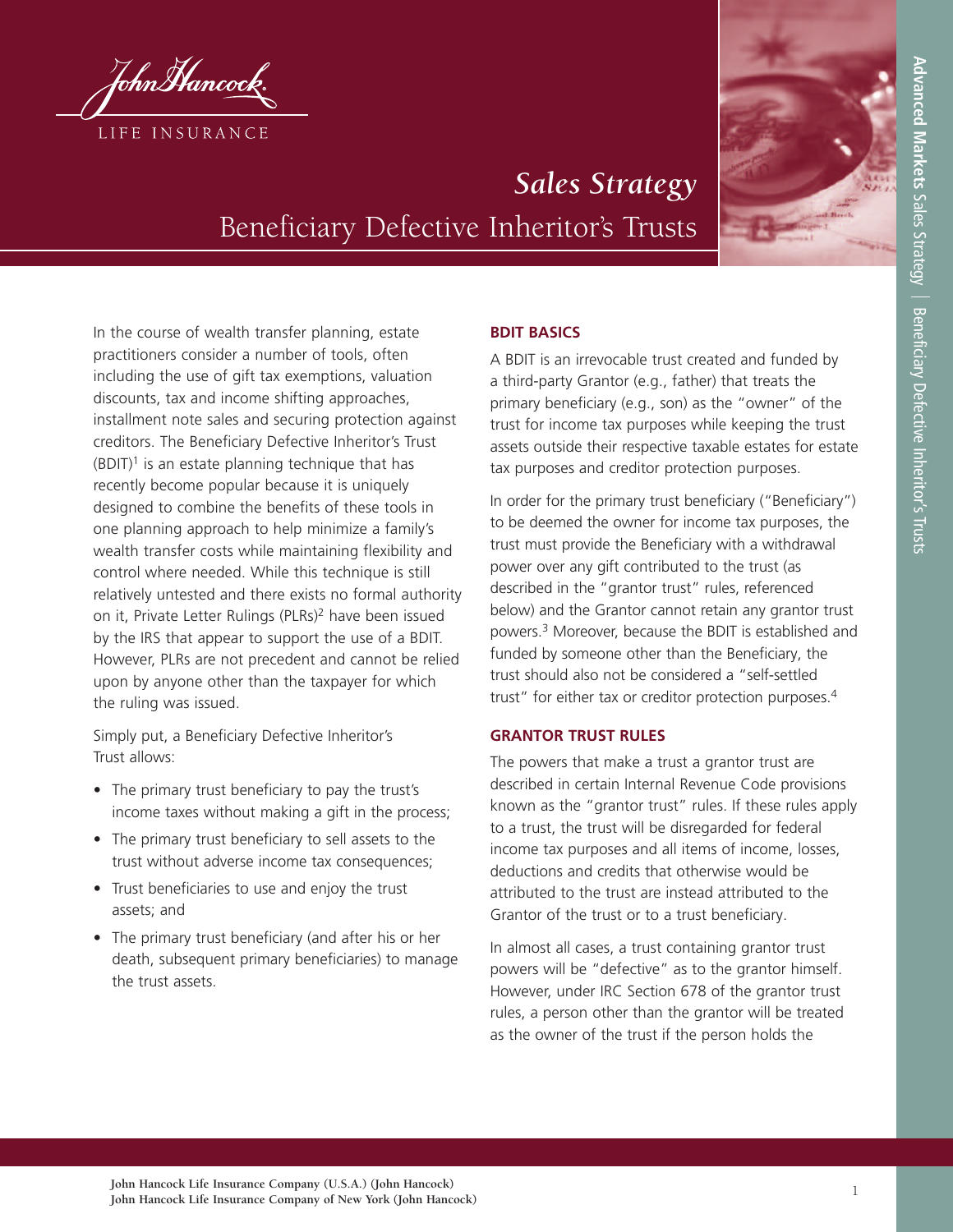unilateral power to withdraw all gifts made to the trust *and* the Grantor does not hold any power that otherwise would cause the trust to be treated as a traditional grantor trust. 5

Consequently, if a beneficiary of the trust holds this specific withdrawal power, the beneficiary should be considered the "owner" of the trust for income taxes purposes. Moreover, the sale of an asset to the BDIT by the Beneficiary can be accomplished without adverse income tax consequences. 6

## **BENEFITS OF USING A BDIT**

- The Beneficiary enjoys access to trust assets and appreciation of those assets without causing estate tax inclusion. 7
- The Beneficiary can serve as a trustee and thus can control the investment and management decisions with respect to trust assets.<sup>8</sup>
- The Beneficiary can have the power to change the ultimate beneficiaries of the trust via a special power of appointment without causing estate tax inclusion (excluding insurance on his life). 9
- The Beneficiary pays the trust income taxes, preserving more of the trust assets for wealth transfer purposes.
- Payment of the trust's income tax by the Beneficiary is, in effect, a tax-free transfer from the Beneficiary to the trust.<sup>10</sup>
- No gain is recognized by the Beneficiary on the sale of assets to the BDIT and the interest payments received on an installment note are not income taxable to the Beneficiary.
- Assets sold by the Beneficiary to the BDIT may be protected from the reach of the Beneficiary's creditors and can appreciate outside Beneficiary's taxable estate.

### **CONSIDERATIONS**

- The BDIT must be created and funded by a thirdparty (e.g., parent, grandparent or generous friend). The Beneficiary cannot provide the funding to the grantor for the trust. 11
- Grantor of the BDIT can have no "grantor trust" powers. If Grantor has grantor trust powers,

Grantor will be considered the owner of the trust for income tax purposes.<sup>12</sup>

- It is important that the Beneficiary have no control over decisions with respect to life insurance owned by the BDIT on the Beneficiary's life, should not serve as the sole trustee, and should not have a power of appointment over the insurance.
- If a sale to the BDIT is contemplated in return for an installment note, the note must be structured properly and qualify as bona fide debt. If fair market value of assets sold to the BDIT by the Beneficiary was undervalued, a portion of the asset's value may be includible in the Beneficiary's estate.<sup>13</sup>
- Beneficiary's access to trust assets could be reached by creditors.

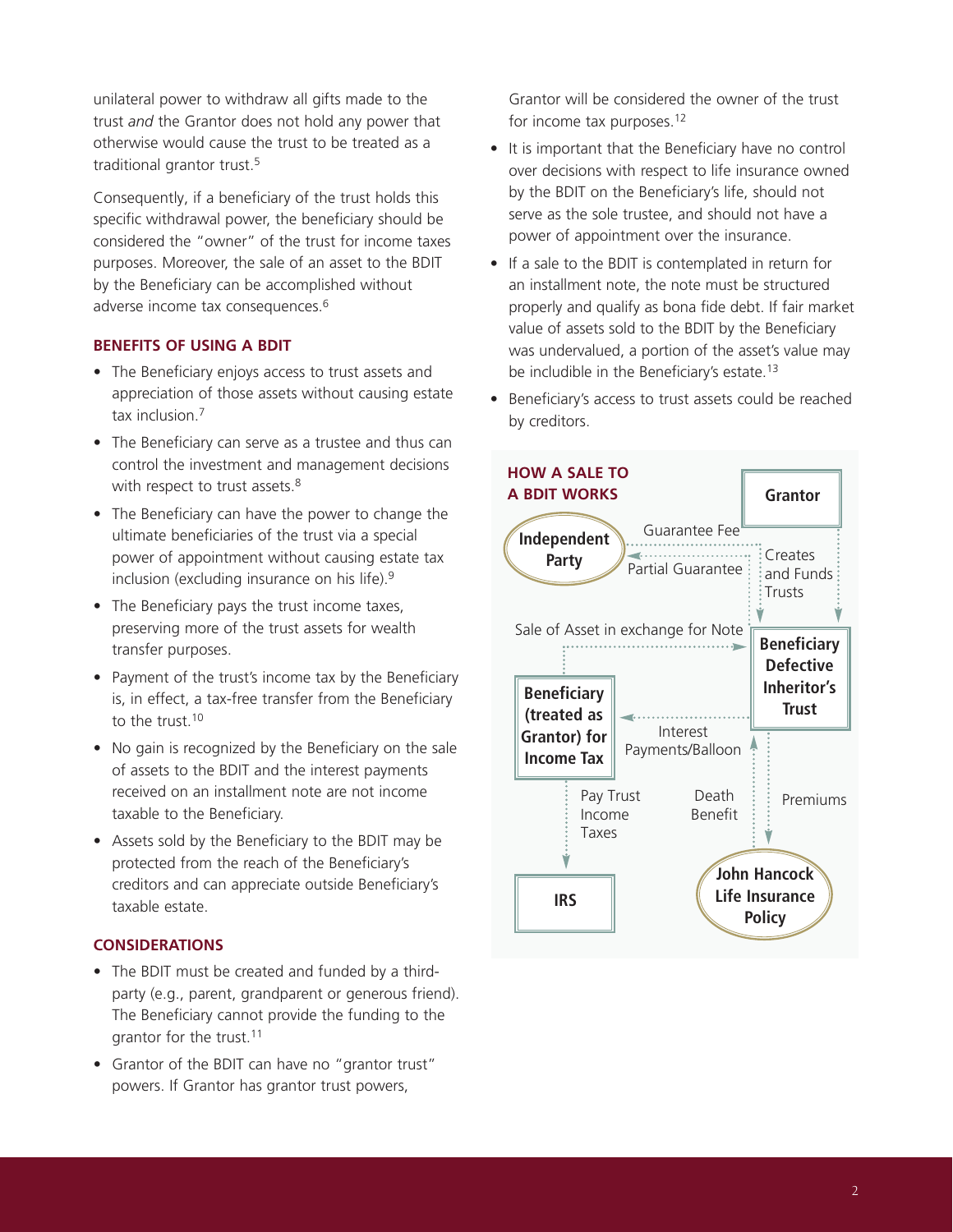To establish a BDIT that can be used by the Beneficiary for the future sale of assets, consider the steps involved in the transaction:

**STEP 1:** A third-party Grantor (e.g., parent, grandparent) establishes and funds an irrevocable trust for the primary benefit of Beneficiary. 14 The trust provides a *Crummey* withdrawal power to the Beneficiary over the entire amount contributed to the trust by the Grantor to cause the trust to be a "defective" trust with respect to the Beneficiary.<sup>15</sup> The trust should also include other grantor trust powers in favor of the Beneficiary to ensure continued "grantor trust" status for the Beneficiary of the BDIT. 16

**STEP 2:** After the trust has been established and funded, the Beneficiary enters into an installment sale agreement with the BDIT in which the trust agrees to purchase assets from the Beneficiary. Ideally, the trust should buy income-producing assets, such as limited partnership interests or S-corporation stock. Valuation discounts on these assets can be taken by appraisers for a variety of reasons, including lack of marketability or minority interests. The transaction should be properly structured so that the sale is not characterized as a disguised gift by the Beneficiary. <sup>17</sup> If the trust has not been sufficiently capitalized or additional capital is desired, a third-party could guarantee the note in return for a fee.<sup>18</sup> The promissory note for the installment sale is generally structured as an interestonly note for a term of years, with the principal balance due at the end of the term. Typically, the interest rate on the note is the AFR at the time of the sale. 19

**STEP 3:** The assets transferred to the BDIT accumulate inside the trust free of transfer taxes. The Beneficiary will pay the tax due on the trust's annual income at his or her income tax rate. After the trust pays the interest due on the note (and the guarantee fee, if any), a portion of the remaining trust income can be used by the trustee to fund a life insurance policy on the Beneficiary's life or anyone else provided there is an insurable interest. Excess funds that accumulate in the trust can be used to fund the balloon repayment at the end of the trust term. The interest payment made to the Beneficiary will not be taxable income since both the Beneficiary and BDIT are considered to be the same taxpayer.

#### **LIFE INSURANCE OPPORTUNITIES**

The BDIT can serve as an alternative to a traditional ILIT and own insurance on the Beneficiary or any other person that the trust beneficiaries have an insurable interest. As opposed to a traditional ILIT, the insured Beneficiary of a BDIT can serve as a Trustee of the trust, without causing estate inclusion of the life insurance policy, so long as any decisions regarding the policy are made by an Independent Trustee. 20 An advantage of the BDIT (as compared to the ILIT) is that the inside buildup is indirectly accessible for the Beneficiary if the Independent Trustee elects to borrow against the policy<sup>21</sup> and lend to him or her. The BDIT also should be drafted to prevent the insured Beneficiary from having a power of appointment over the life insurance policy or its proceeds.

#### **PROCEED WITH CAUTION**

Although the BDIT is an enticing technique because of the many benefits it can provide the Beneficiary (typically the Client), it is a relatively new planning concept. Currently there is little guidance or authority as to whether a BDIT can truly offer full creditor protection and exclusion of transfer taxes for the Beneficiary while being treated as "defective" for income tax purposes with respect to the Beneficiary.

In particular, the Beneficiary's withdrawal right over all assets contributed to the trust by the Grantor can open these assets up to claims by the Beneficiary's creditors because such a withdrawal right is considered a general power of appointment. The general power of appointment over amounts subject to withdrawal also causes inclusion in the Beneficiary's estate. <sup>22</sup> To limit the Beneficiary's exposure to creditors and potential estate tax inclusion, the Grantor may limit the amount initially contributed to the trust. However, limiting the funding may create the need for a guarantee if the Beneficiary is contemplating a sale of valuable assets to the BDIT and may also open the transaction up to scrutiny by the IRS as a step transaction.<sup>23</sup>

In the case of a sale to the BDIT by the Beneficiary, creditor issues and estate tax inclusion could also result if the sale of property is for an amount that is less than "full and adequate consideration" because the Beneficiary will be deemed to have retained an interest in the property sold via his beneficial interest in the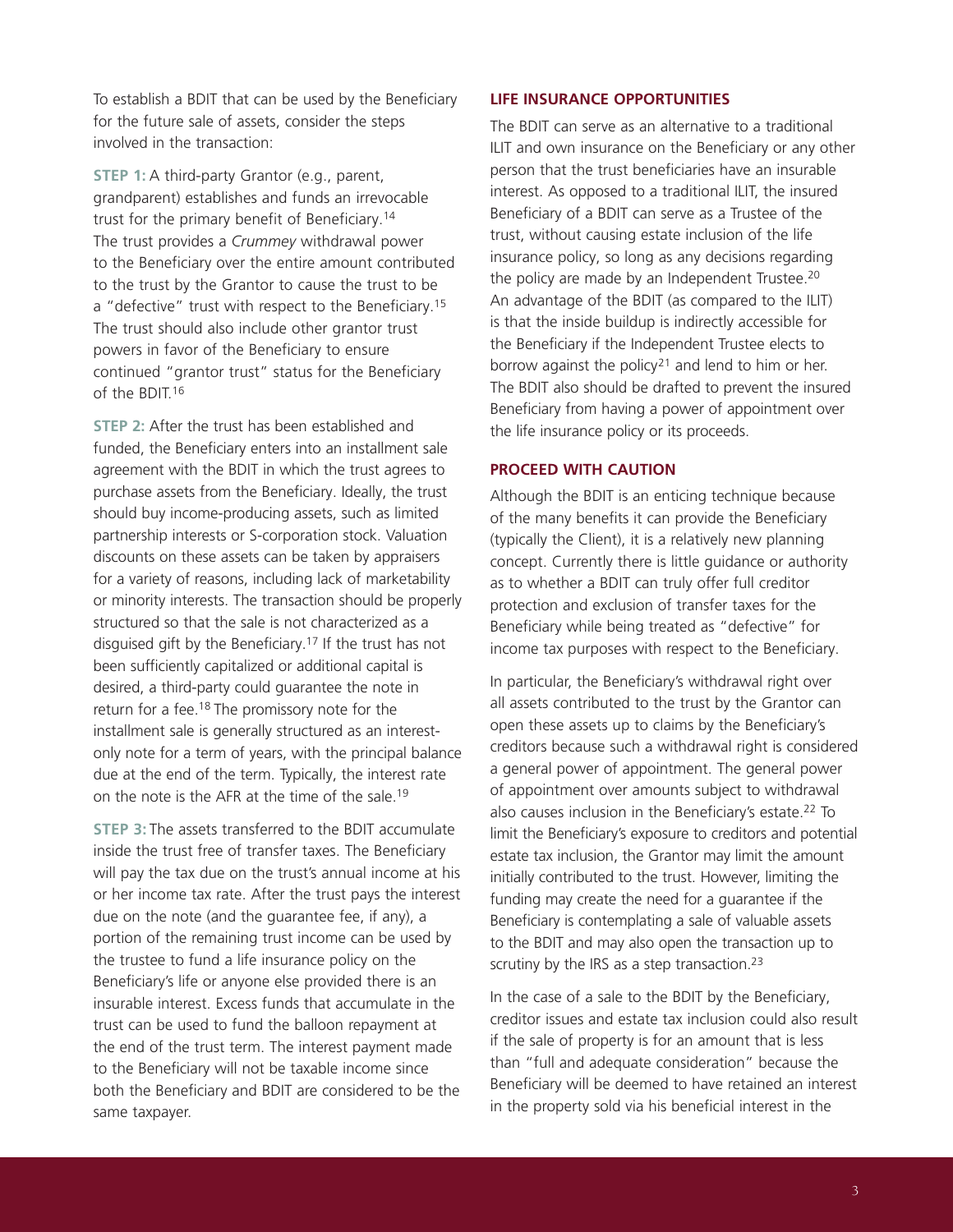trust. Because of this retained interest, the property (or potentially the entire trust) might be susceptible to the reach of creditors and could result in estate tax inclusion in the Beneficiary's estate. 24

Concern has also been raised as to the viability of maintaining grantor trust status once the Beneficiary's right to withdrawal has lapsed or partially lapsed. The language of IRC §678, which is the grantor trust power relied upon to create a BDIT, allows continued grantor trust treatment for a Beneficiary who has previously "partially released or otherwise modified" a power to withdraw corpus or income from the trust. The concern here is whether a "lapse" of a withdrawal right will be treated as a "partial release" under IRC §678. The IRS, however, has determined in multiple Private Letter Rulings that a lapse and a release have the same effect for the purposes of Section 678. 25

#### **ALTERNATIVES**

Although the use of a BDIT offers many advantages, the technique is still relatively new. Because some concerns have been raised by practitioners in the field regarding the legitimacy of this planning technique, advisors might consider alternative planning techniques that may provide some of the same benefits afforded by the BDIT. These techniques include:

- Structuring a Sale to a Grantor Trust as a Private Annuity
- Intra-family loans to a Grantor Trust
- Sale to a Spousal Access Trust

**For more information, please contact your local John Hancock Representative or call the Advanced Markets Group at 888-266-7498, option 3.**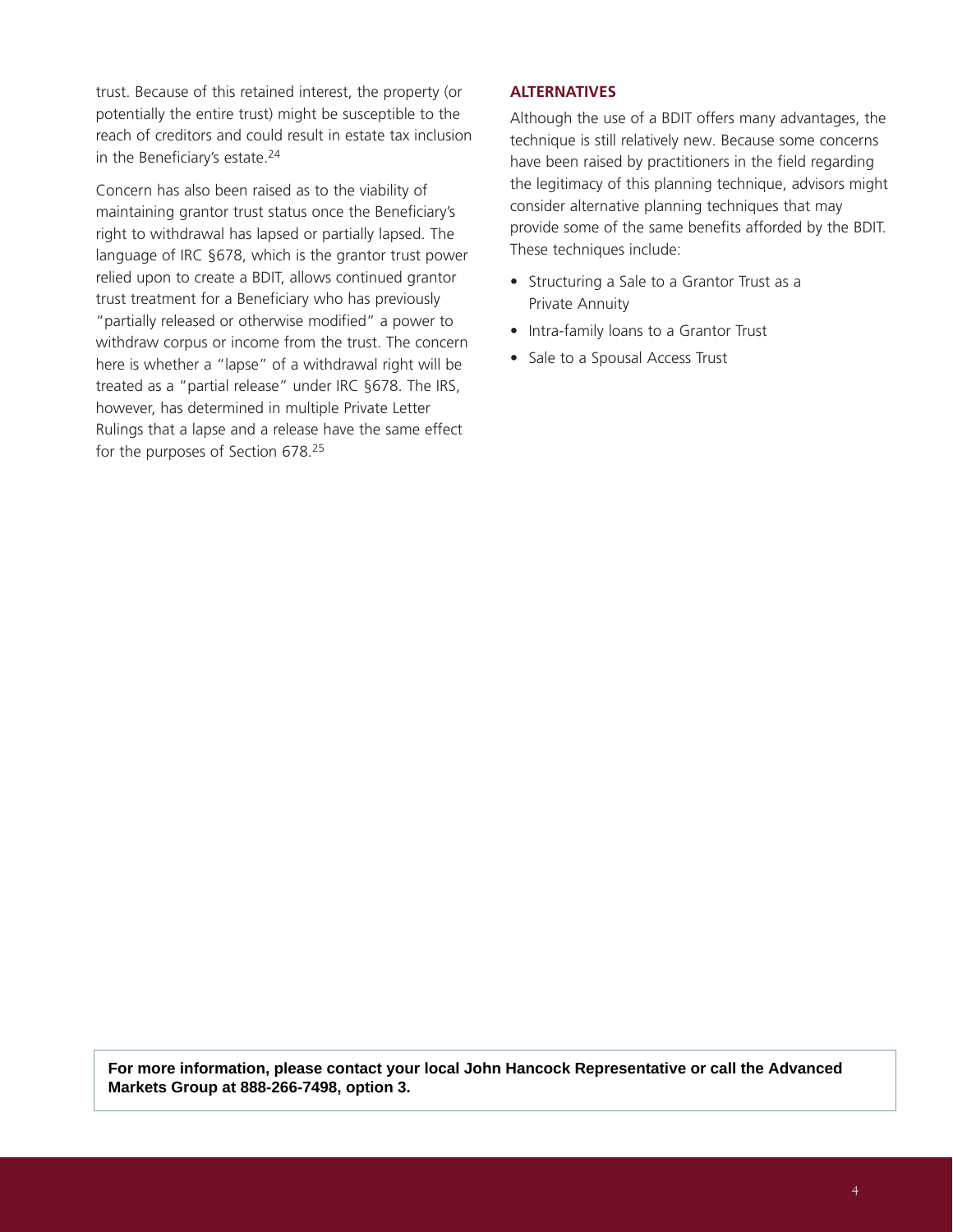- 1. Trusts should be drafted by an attorney familiar with such matters in order to take into account income and estate tax laws (including generation-skipping transfer tax). Failure to do so could result in adverse tax treatment of trust proceeds.
- 2. See e.g., PLRs 200840025, 200949012, 201039010.
- 3. See IRC Sections 671-678.
- 4. If the Beneficiary contributes property to the trust for less than full and adequate consideration, the trust will be considered self-settled trust to the extent consideration was not received. Depending on the situs of the trust, such a contribution by the Beneficiary could have adverse gift and estate tax consequences and open the trust up to the claims of creditors.
- 5. If the Beneficiary's right of withdrawal lapses, the Beneficiary will still be considered the "owner" of trust assets for income tax purposes if the Beneficiary retains certain powers that would subject a grantor to income tax under §§671-677. IRC §678(a)(2). Any amount over which the Beneficiary has a right to withdrawal will be subject to the reach of the Beneficiary's creditors.
- 6. Revenue Ruling 85-13. The IRS ruled that a grantor trust is disregarded for income tax purposes and that transactions between the grantor and trust have no income tax consequences.
- 7. So long as the Beneficiary has not made any gifts to the trust or transferred assets for less than fair and adequate consideration, trust assets should not be included in Beneficiary's taxable estate.
- 8. It is important that the Beneficiary have no control over decisions with respect to life insurance owned by the BDIT on the Beneficiary's life and should not serve as sole trustee. It is recommended that the Beneficiary serve as co-Trustee along with an Independent Trustee. The Beneficiary-Trustee could control investment and management decisions while giving all other duties and power to the Independent Trustee.
- 9. Because Beneficiary is not the grantor of the trust, the special power of appointment given to the Beneficiary should not cause estate tax inclusion. See IRC 2041.
- 10. Revenue Ruling 2004-64. In this Ruling, the IRS determined that a grantor can pay income tax on trust income and it will not be considered a gift to the trust.
- 11. If Beneficiary gives grantor funds to establish trust, Beneficiary will be treated as the creator of the trust for tax and creditor protection purposes.
- 12. IRC 678(b). The trust should prohibit life insurance to be purchased on the Grantor or Grantor's spouse.
- 13. See IRC §2043. As compared to a traditional sale to a grantor trust, if the IRS determines that the sale price was undervalued, the Beneficiary's special power of appointment should prevent gift tax exposure and limit potential estate tax to only a portion of the trust. See Treas. Reg. 25.2511-2(b) and Treas. Reg. 20.2036-1(a). Proponents of the BDIT advise that certain additional measures can be taken to eliminate estate tax exposure including obtaining an appraisal, disclosing the sale on Form 709 (gift tax return), and using a defined value sale.
- 14. Initial contribution by the Grantor will be considered a gift to the trust that may or may not be covered by the annual exclusion. The Beneficiary should never make a gift to the trust. Beneficiary's spouse and lineal descendants may be included as permissible discretionary beneficiaries as well.
- 15. The Crummey withdrawal power must be limited to the Beneficiary exclusively so that the entire trust is considered "owned" by the Beneficiary under IRC §678(a). Proponents of the BDIT recommend that the initial amount contributed by the Grantor and the amount subject to the Crummey withdrawal right be limited to the 5% or \$5,000 exception of  $2514(e)$  and  $2041(a)(2)$  to avoid unwanted gift and estate tax consequences to the Beneficiary. Alternatively, if an amount exceeding the 5x5 power is contributed to the trust, a "hanging" withdrawal power may be employed. If the withdrawal amount "hangs" until the death of the Beneficiary, the outstanding withdrawal amount will be includible in the Beneficiary's estate as a general power of appointment and the executor of estate should allocate GSTT exemption to the amount subject to estate inclusion to keep trust 100% exempt from GST tax.
- 16. See IRC §678(a)(2) and PLRs 200949012 and 201039010.
- 17. IRC Section 2036 and 2702. Many practitioners rely on a 10% rule of thumb (i.e., seeding the trust with 10% of the purchase price of the asset being sold). If Grantor did not fund trust with sufficient capital for the sale, a guarantee provided by a trust beneficiary (other than the primary Beneficiary) or another third-party may be considered. A guarantee fee, determined by an independent appraiser at prevailing market rates, should be paid to avoid adverse consequences that may be associated with gratuitous transfers to the trust.
- 18. Often guarantees are made by a trust beneficiary, but other parties may make a guarantee as well. It is important that the guarantor must have the wherewithal to pay the guarantee if it is called. The guarantee fee should be determined by an independent appraiser and should be at prevailing market rates for similar guarantees.
- 19. IRC 1274(d). The IRS publishes the AFR on a monthly basis.
- 20. An Independent Trustee must be a non-related, non-subordinate person.
- 21. Loans will reduce the death benefit, cash surrender value, and may cause the policy to lapse. Lapse or surrender of a policy with a loan may cause the recognition of taxable income. Policies classified as modified endowment contracts may be subject to tax when a loan is made and a federal tax penalty of 10% may also apply if the loan is taken prior to age 59½. Cash value available for loans may be more or less than originally invested.
- 22. IRC §2041. The withdrawal right over the entire amount contributed by the grantor in any given year is necessary for the Beneficiary to be considered the owner for income tax purposes. See IRC §678(a). To avoid adverse gift or estate tax consequences to the Beneficiary, this withdrawal right should not lapse except to the extent that is allowed to lapse under §2514 (e.g., \$5,000 or 5%).
- 23. The step-transaction doctrine treats separate distinct steps that are integrated parts of a single scheme as a single transaction. The step transaction has been used by the government to collapse a transaction and deny the taxpayer the tax benefits of the particular transaction.
- 24. See IRC §§2036, 2038, and 2041. Proponents of the BDIT recommend that a BDIT should be sited in a jurisdiction that has enacted asset protection statutes for self-settled trusts to avoid creditor protection issues.
- 25. See e.g., PLRs 201039010, 200011058, and 9812006.